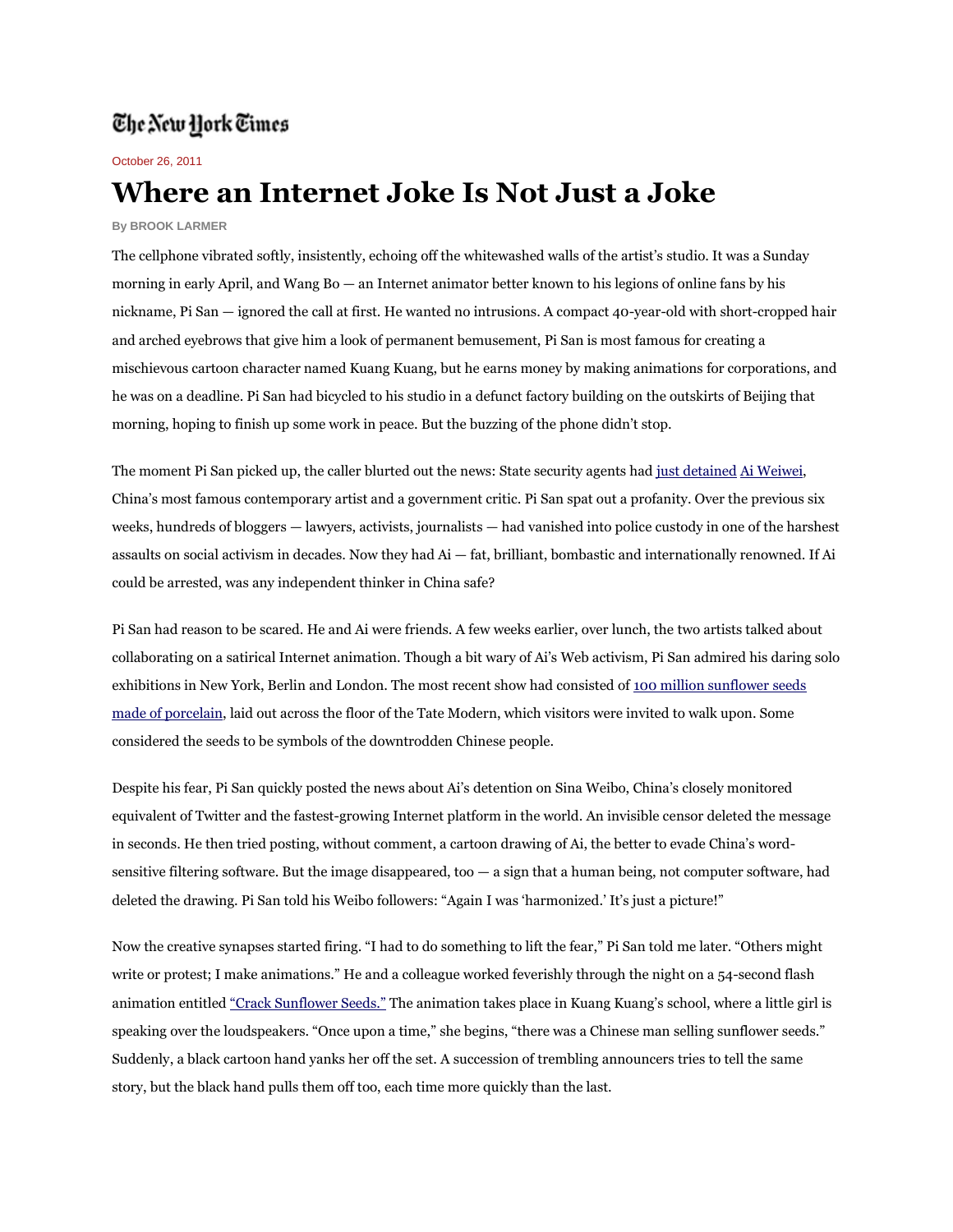Finally, it is Kuang Kuang's turn. The boy hems and haws and, giving up, sighs in exasperation: "Ai." A word bubble appears with the Chinese character for the sigh  $(\nabla)$ , virtually the same as Ai's surname  $(\nabla)$ . Kuang Kuang is hauled off, screaming. In the next frame, the black hand sweeps away sunflower seeds arranged in the same "Ai." Then we hear a grating sound — teeth meeting porcelain — followed by an off-screen scream: "Damn it! Who sold us these fake sunflower seeds?"

Pi San finished the animation before dawn on April 4, less than 24 hours after Ai was detained. "I hesitated for a second before posting it online," he told me. "But then I thought, If I don"t put it up, that would be like selfcastration." With a few clicks, he sent "Crack Sunflower Seeds" into cyberspace, posting it onto China"s top video Web sites. In just a few hours, a million or more netizens watched the animation online. Then the video began disappearing from Chinese Web sites one by one, just like the announcers in his animation. Pi San lashed out directly at the censors in a Weibo post: "You"re like the eunuch who gets worried before the emperor does!" There was no response. Even in his anger, Pi San was left wondering if the black hand would come for him.

**No government in** the world pours more resources into patrolling the Web than China"s, tracking down unwanted content and supposed miscreants among the online population of 500 million with an army of more than 50,000 censors and vast networks of advanced filtering software. Yet despite these restrictions — or precisely because of them — the Internet is flourishing as the wittiest space in China. "Censorship warps us in many ways, but it is also the mother of creativity," says Hu Yong, an Internet expert and associate professor at Peking University. "It forces people to invent indirect ways to get their meaning across, and humor works as a natural form of encryption."

To slip past censors, Chinese bloggers have become masters of comic subterfuge, cloaking their messages in protective layers of irony and satire. This is not a new concept, but it has erupted so powerfully that it now defines the ethos of the Internet in China. Coded language has become part of mainstream culture, with the most contagious memes tapping into widely shared feelings about issues that cannot be openly discussed, from corruption and economic inequality to censorship itself. "Beyond its comic value, this humor shows where netizens are pushing against the boundaries of the state," says Xiao Qiang, an adjunct professor at the University of California, Berkeley, whose Web site, [China Digital Times,](http://chinadigitaltimes.net/) maintains [an entertaining lexicon of coded Internet terms](http://chinadigitaltimes.net/space/Introduction_to_the_Grass-Mud_Horse_Lexicon). "Nothing else gives us a clearer view of the pressure points in Chinese society."

So pervasive is this irreverent subculture that the Chinese have a name for it: *egao*, meaning "evil works" or, more roughly, "mischievous mockery." In its simplest form, *egao* (pronounced "EUH-gow") lampoons the powerful without being overtly rebellious. President Hu Jintao"s favorite buzz word, "harmony," which he deploys constantly when urging social stability, is hijacked to signify censorship itself, as in, "My blog"s been harmonized." June 4, the censored date of the 1989 massacre of pro-democracy protesters, is rendered as May  $35 -$  or "535." There are also more complex forms of *egao*, like Hu Ge's 2010 film spoof, ["Animal World,"](http://chinadigitaltimes.net/2010/02/video-satire-hu-ges-%E8%83%A1%E6%88%88-animal-world-the-apartment-dweller-starring-han-han-%E9%9F%A9%E5%AF%92/) in which a rare species of Internet users is "saved" from "compulsive thinking disorder," i.e., the urge to think freely.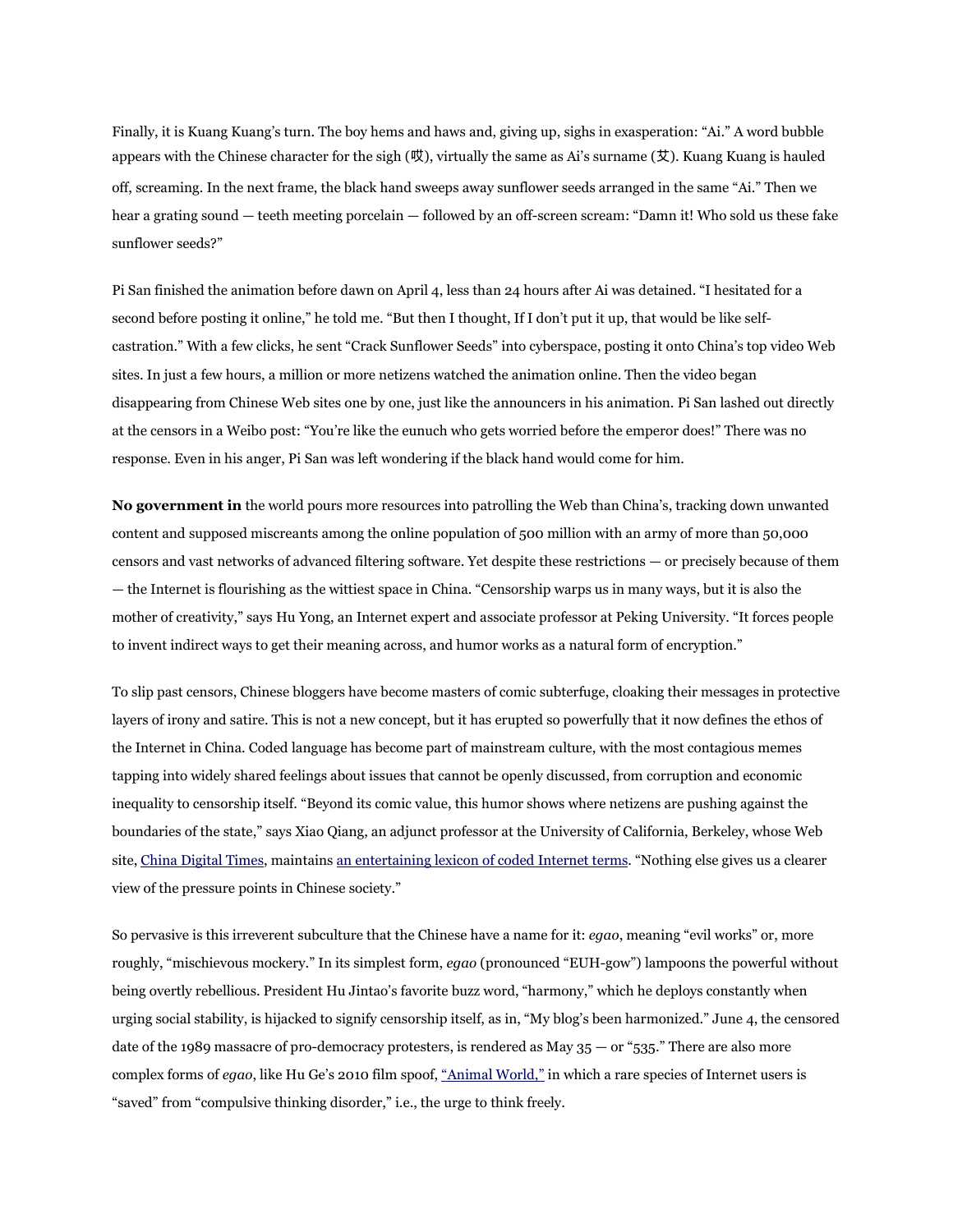Satire is sometimes a safety valve that government might grudgingly permit. Better a virtual laugh, after all, than a real protest. But being laughed at, as Orwell found during his stint as a colonial police officer in Burma, can also be a ruler's greatest fear. And the Chinese government, which last year sentenced a woman to a year of hard labor for a [sarcastic three-word tweet](http://www.nytimes.com/2010/11/19/world/asia/19beijing.html), appears to suffer from an acute case of humor deficiency. "Jokes that mock the abuse of power do more than let off steam; they mobilize people"s emotions," says [Wen Yunchao,](http://wenyunchao.com/) an outspoken blogger who often mounts sardonic Internet campaigns in defense of free speech. "Every time a joke takes off," Wen says, "it chips away at the so-called authority of an authoritarian regime."

Satirical threads sweeping across the Internet can often seem like brush fires whose origins are lost in the conflagration. But behind every outbreak are individuals probing the limits of self-expression, flirting, often perilously, with the blurry line between the permissible and the punishable. Over the past several months I followed two individuals — the animator Pi San and the blogger Wen Yunchao — in an effort to understand the dynamics of "mischievous mockery" and the increasingly serious game of cat-and-mouse taking place along China"s digital front lines.

Pi San and Wen are perfect counterpoints — a northerner and a southerner who approach *egao* from different angles. One specializes in visual images, the other mainly in words. Pi San shudders at being considered an activist; he sees satire as an artistic way to vent personal frustration. Wen wears the activist label proudly; he views humor as a "weapon of the weak" to mobilize civil society. As the government crackdown intensified, each man was forced to adjust his calculations of danger and opportunity: How far could they go before they crossed the invisible line?

**Wen learned the** true power of Internet humor not from a joke but from a cry for help from a police interrogation room. Early one morning in July 2009, Wen, who is 39, woke up in his apartment in the southern city of Guangzhou to find a startling message on his Twitter feed: ["I have been arrested by Mawei police, SOS."](http://twitter.com/#!/amoiist/status/2657651984) The jailhouse tweet was from Guo Baofeng, a young friend and fellow blogger, referring to a district in the coastal city Xiamen, some 300 miles away. Minutes later came another tweet from Guo, also in English: "Pls help me, I grasped the phone during police sleep."

#### Then there was nothing.

Wen knew how easily people could disappear into the labyrinths of China's prison system. Guo, who was then a 25year-old English-language translator, had reposted a video in which the mother of a gang-raped murder victim accused local Xiamen authorities of a cover-up. Now Wen wondered how far the police would go to muzzle the messenger.

The tweets from detention — and the silence that followed — unsettled Wen. But what could he do? Any direct protest would be shut down immediately, even if people could overcome their fear to participate. Then he noticed [a phrase](http://chinadigitaltimes.net/2009/07/guo-baofeng-your-mother-is-calling-you-home-for-dinner%E2%80%9D-with-slideshow/)  [that was going viral on the Internet](http://chinadigitaltimes.net/2009/07/guo-baofeng-your-mother-is-calling-you-home-for-dinner%E2%80%9D-with-slideshow/): "Jia Junpeng, your mother is calling you home for dinner!"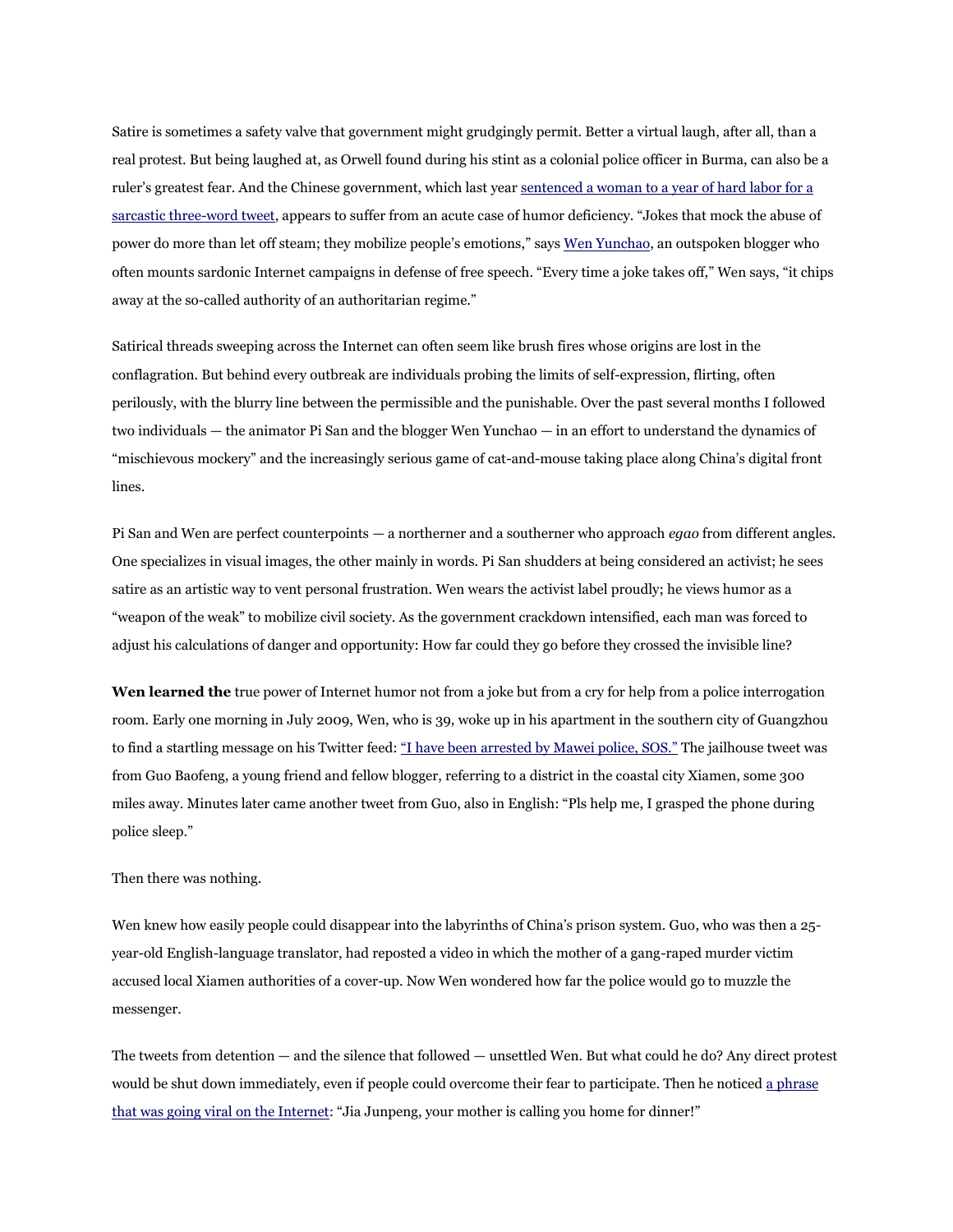The line"s origins were a mystery, but the online masses latched onto it as a joking commentary on their Webaddicted generation — lost in cyberspace, unreachable by the outside world. That very day, millions retweeted the phrase. Wen, though, gave it a new twist. He urged his tens of thousands of microblog followers to [send postcards to](http://advocacy.globalvoicesonline.org/2009/07/24/china-calling-guo-befeng-back-home-for-dinner/)  [the Mawei police station and post photos of them online](http://advocacy.globalvoicesonline.org/2009/07/24/china-calling-guo-befeng-back-home-for-dinner/), all with the same words: "Guo Baofeng, your mother is calling you home for dinner!"

Nobody can know if the Internet campaign made a difference. But instead of being lost in the prison system — four other bloggers arrested for reposting the same video were sentenced to one to two years in prison — Guo was released after 16 days. For Wen, the incident crystallized his thinking. "Humor can amplify the power of the social media," he told me. "If it hits a nerve, like a case of injustice or abuse, it can be contagious. It's indirect  $-$  just a joke, right?  $-$  so people lose their fear of getting involved."

Growing up as the oldest child in a poor family in rural Guangdong Province, Wen wasn"t always keen to get involved himself. When army tanks crushed the 1989 pro-democracy movement in Beijing, Wen, who was then a middleschool student prone to skipping class, applauded the crackdown. "I agreed with the government that it was necessary to prevent chaos," he recalls. Wen"s most daring act in college — he was assigned to study machine welding at a technical institute in Harbin, a city in China"s icy far north — was to smuggle in Cantonese pornography and pop music to help him endure the long winters.

His Internet "awakening," as he calls it, came years later, when he toiled at a power station near Guangzhou. One night after clocking out, Wen watched a television special beamed in from nearby Hong Kong that contradicted the official story of the 1989 massacre. Finding a trove of information online to confirm its veracity — this was before the Great Firewall, erected in 2003, blocked such terms as "June 4" — he emerged with a new conviction: "The Internet will open the door of democracy."

Hungry to learn more, Wen transformed himself over the next decade into an information machine, first as a journalist and then as a blogger. Covering events for state-run newspapers and, later, for government television, he produced reports and commentaries that toed the official line. On the Internet, though, he adopted a more freewheeling persona, writing a popular blog called [Ramblings of a Drunkard](http://wenyc1230.wordpress.com/) under a pseudonym. Soon, Wen moved full time online, working for the Chinese Internet company Netease and moonlighting as one of the country"s earliest citizen journalists. His first article, typed into his cellphone, chronicled the 2007 street protests in Xiamen that succeeded in halting construction of a chemical plant.

The censors were never far behind, turning Wen"s life into a perpetual game of hide-and-seek. First a few posts were blocked, then his entire blog, then the Chinese Internet portal he used. An overseas Web server worked until the Great Firewall shut it out too. Riding the next wave of technology, Wen began typing out 140-character blasts on Twitter and China"s fast-growing microblogging sites. Weibo, a Twitter equivalent that barely existed two years ago, now has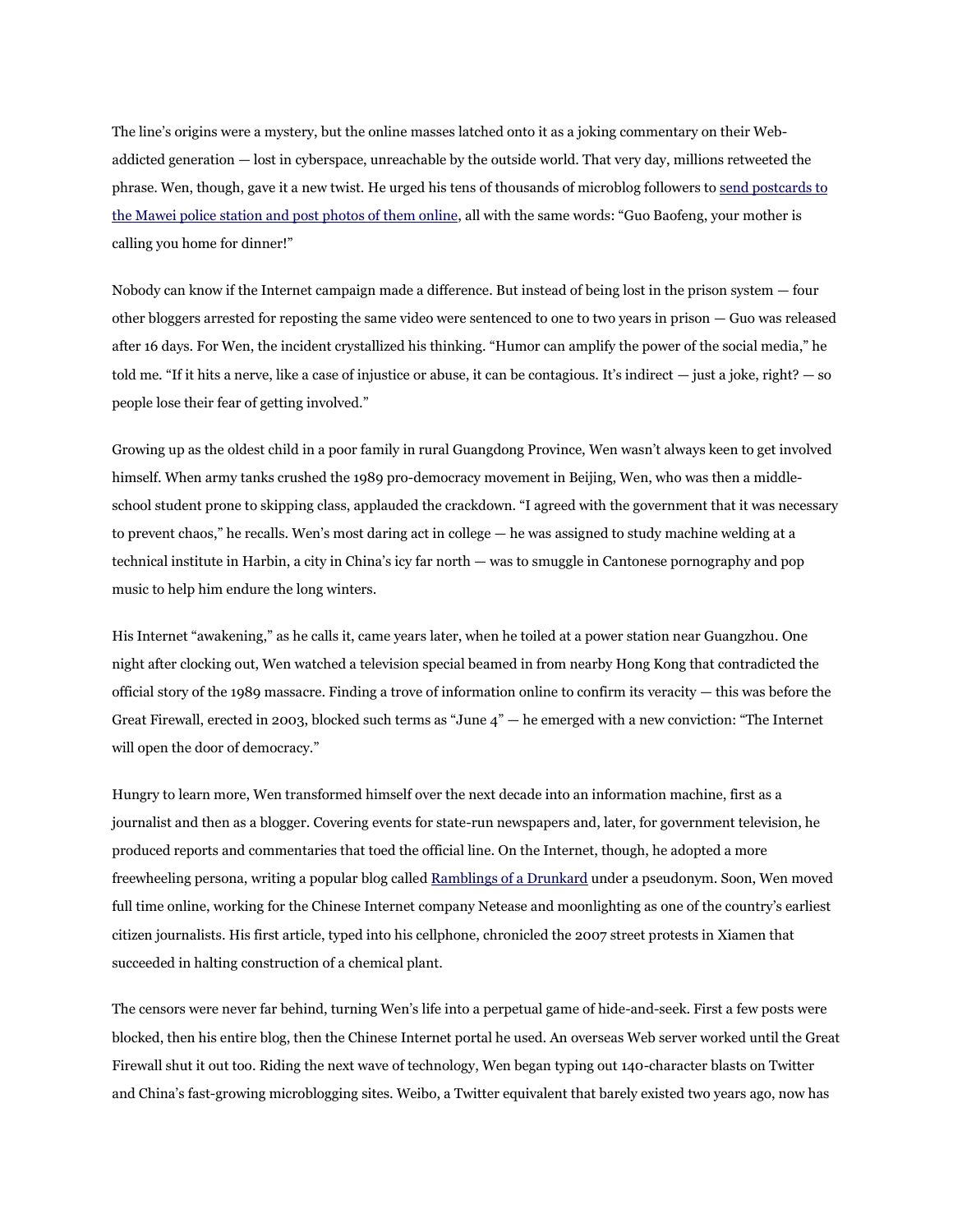200 million users, churning out some 40 million messages a day. The government, hard-pressed to keep up, leans on Web companies to censor their own content in return for "self-discipline" points needed to renew licenses. "No place is safe anymore," Wen says. "But whenever censorship grows, so do the opportunities for sarcasm and satire."

Not long ago, Wen even dared to target China"s most unassailable icon: Mao Zedong. The chairman has been dead for 35 years, but his massive portrait still presides over Tiananmen Square. It is just one sign of what Wen calls the "awful influence" wielded by the founder of the People"s Republic. Ridiculing Mao is almost unthinkable in China today. Even so, on the anniversary of Mao"s death in 2009, Wen urged his online followers to join a devious ["de](http://www.atimes.com/atimes/China/KI17Ad03.html)-[Maoification" campaign.](http://www.atimes.com/atimes/China/KI17Ad03.html) Since "mao" is also the Chinese word for "hair," he suggested posting before-and-after shots of shaved body parts — people literally "getting rid of mao."

Wen is a beer-bellied man with a thick Abraham Lincoln-style beard. Among the hundreds of images of shorn beards and hair-free legs that flashed across the Web that day was Wen"s own contribution: a photo of his rotund belly with its hair in a topiary of the "t" of the Twitter logo. Wen"s abdominal salute was funny, but it was also a manifesto for a more open China — and a dangerous move in his showdown with Chinese authorities.

**When Pi San was** a young boy — around the same age as his impish creation, Kuang Kuang — his parents used to smack his hand with a ruler every time they caught him drawing cartoons in the margins of his school books. "I was a mediocre student," says Pi San, whose family lived in a bleak copper-mining town in the hills of Shanxi Province. "My parents thought my doodling doomed me to a life in the mine."

Despite the punishment, Pi San kept drawing, even selling caricatures of Kung Fu heroes to his friends. Nearly two decades later, Pi San runs Hutoon, the animation company he founded in 2005. Hutoon's staff of 50 young designers fills most of a floor in "798," a trendy district of art galleries, studios and cafes built on the remnants of a military electronics factory in northeastern Beijing. The young men and women — most dressed in black, like their boss huddle over banks of computers, the clicketyclack of keyboards resounding in the high-ceilinged industrial space.

When I first visited his fourth-floor studio in early March, Pi San seemed to move easily between his roles as entrepreneur and provocateur, a reflection of what he jokingly calls his multiple-personality disorder. A few years ago, Hutoon produced an animated series for China Central Television — the government"s main propaganda arm — but Pi San chafed at the lack of creative freedom. "Even CCTV"s cartoons are all about indoctrination, not entertainment," he said. Now he and his staff crank out animated Internet ads and videos for clients including rock stars and Fortune 500 firms like Motorola and Samsung.

In mid-April, I watched Pi San and his crew work on an episode of ["Ms. Puff,"](http://www.prnewswire.com/news-releases/youku-to-launch-chinas-most-ambitious-web-serial-118979624.html) Hutoon's most lucrative animation series. Centered on a risqué but apolitical female character — censors notice Puff only when the strap on her camisole slips — the series is the first original animated content commissioned by [Youku,](http://www.youku.com/) the Chinese equivalent of YouTube. Two weeks earlier, Youku had been one of the first Web sites to delete his anti-censorship satire, "Crack Sunflower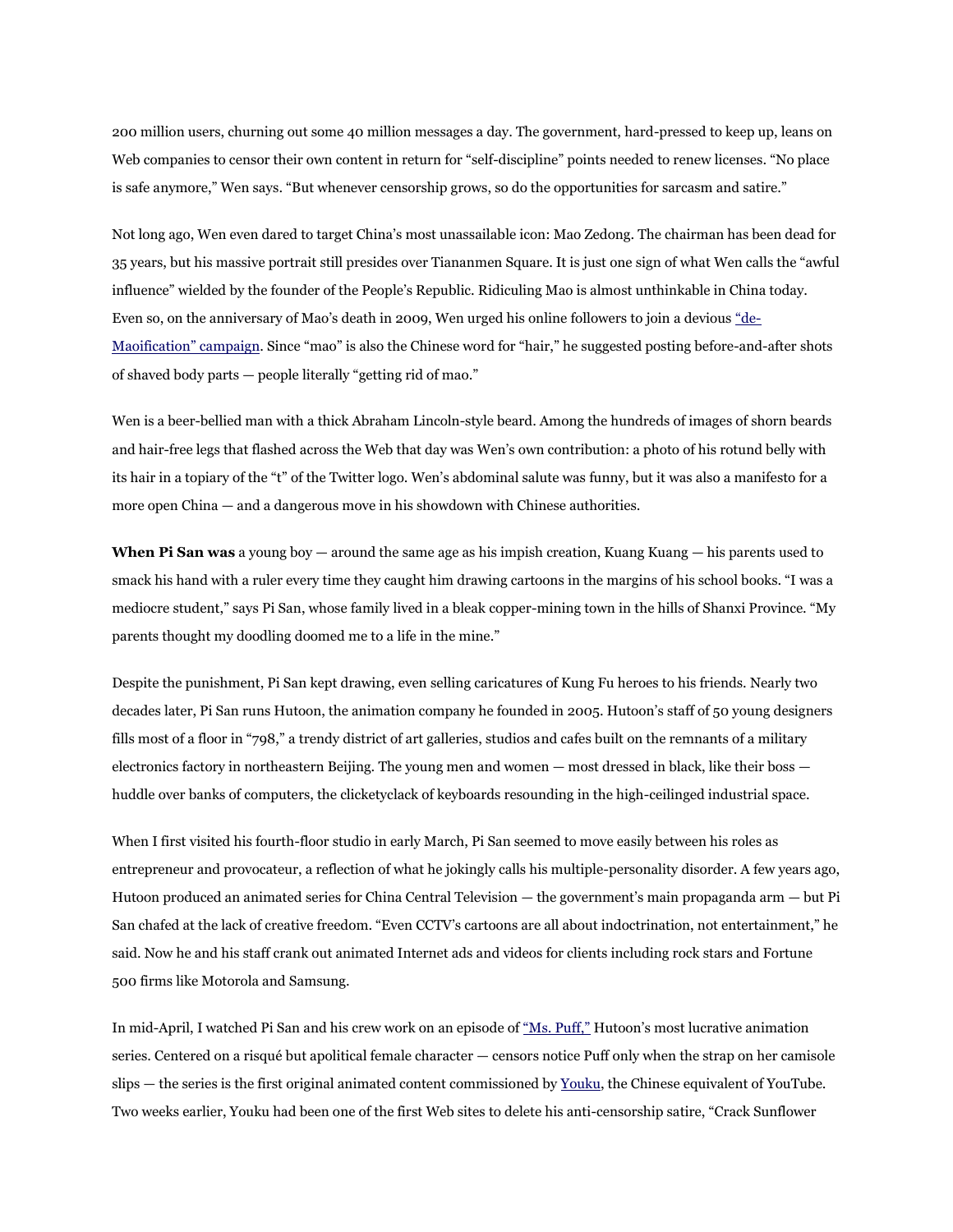Seeds." This didn"t matter to Pi San. Hutoon"s financial future depended on the success of "Ms. Puff." "You have to have a split personality to succeed in China," he told me. "With some animations, I make money. With others, I just make fun."

That afternoon, though, the boss was preoccupied. There was no news of Ai Weiwei, and Pi San"s thoughts about the future — that of his wife and their 7-year-old son — cycled between anger, fear and resignation. Leaving Hutoon"s main studio, he led me to a back room filled with heaps of corrugated cardboard, which were the miniature sets used in the Kuang Kuang animations. "This is where I come when my emotions are running high," Pi San said, bending down to examine the eight-inch-tall room that loomed large in "Crack Sunflower Seeds."

Nearby was a tiny school building featured in Pi San"s first Kuang Kuang satire in 2009, a mordant swipe at the education system called "Blow Up the School." An instant Internet sensation among Chinese youth, the animation generated a few million hits on its first day and so angered officials that they slapped him with a fine for "inappropriate content." As more irreverent Kuang Kuang videos appeared, Internet fan clubs formed in nearly every Chinese province, turning the bubbleheaded boy and his creator into minor cult figures.

None of Pi San"s work has evoked China"s social ills more provocatively than "Little Rabbit, Be Good," made last January. The four-minute "greeting card" to mark the Chinese Year of the Rabbit begins as a soothing bedtime story about bunny rabbits. But as Kuang Kuang drifts off to sleep, the story morphs into a nightmare. Ruled by tigers (the outgoing zodiac sign) who promise to "build a harmonious forest" — a pointed jab at Hu Jintao"s catchphrase — the rabbits suffer an endless series of abuses. Babies die from drinking poisoned milk. A protester fighting forced eviction gets crushed under a tiger"s car. A reckless driver kills a rabbit in a hit-and-run and boasts about his high-level police protection.

The thinly disguised allegory is based on real-life events that sparked outrage on the Internet. The ending, however, is sheer fantasy. Instead of accepting their fate, the rabbits rise up in revolt, ripping their tiger overlords apart with their bare teeth in a catharsis of "South Park"-style violence. The uprising ends with a warning: "Even rabbits bite when they are pushed."

Pi San knew "Little Rabbit" might have crossed the line. After consulting a fortuneteller — "I wanted to know if this would cause me trouble," he said — he hedged his bets, uploading the video to a few small fan Web sites in the middle of the night. "Little Rabbit" still received more than 70,000 hits within two hours, he says. By the time censors deleted the versions proliferating across the Internet two days later, an estimated three to four million people had seen it. Local media didn"t touch the story, but foreign journalists pressed him on the video"s political message. His coy response: "I only made a fairy tale."

Pi San"s dark satire landed just as popular revolutions fueled by social media in Tunisia and Egypt were beginning to topple dictators. A few weeks later, Chinese bloggers who alluded online to the possibilities of a similar "jasmine"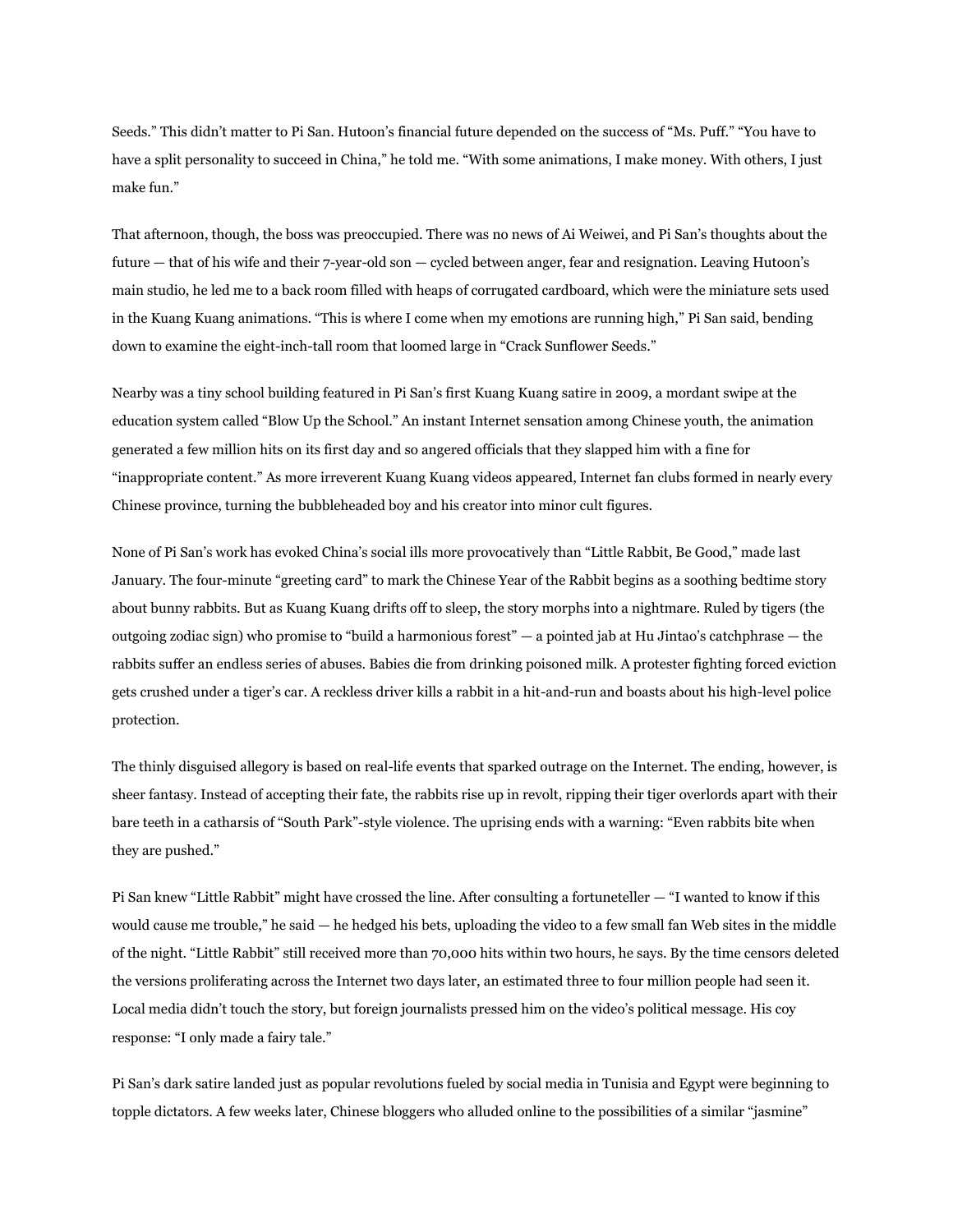revolution in China would be detained. "I was worried," Pi San admitted. "The line moves all the time, so we never know where we stand."

**Most Chinese Internet** users don"t give the invisible line between acceptable satire and detainable offense a second thought. They may know it exists, but their online activities — shopping, blogging, gaming, networking — remain safely within the confines of the Great Firewall. But the boundary is of the utmost concern for a growing number of artists and activists. "The government"s primary means of control is the fuzzy line," says David Bandurski, a researcher at th[eChina Media Project](http://cmp.hku.hk/) at Hong Kong University. "No one ever knows exactly where the line is. The control apparatus is built on uncertainty and self-censorship, on creating this atmosphere of fear."

Wen felt the line shift a year ago, after judges in Oslo awarded the Nobel Peace Prize to the jailed Chinese writer Liu [Xiaobo.](http://www.nytimes.com/2010/10/09/world/09nobel.html) Few Chinese had ever heard of the man behind [Charter 08,](http://www.nybooks.com/articles/archives/2009/jan/15/chinas-charter-08/) the human-rights declaration that, like Liu"s name, was banned inside the Great Firewall. But the government was apoplectic. Chinese officials smeared the "criminal" Liu in the press, pressured foreign countries to boycott the ceremony and blocked a raft of new words on the Internet, even "Norway" and "Nobel."

When the banned words extended to the phrase "empty chair" — the most conspicuous sign of Liu's absence at the [Nobel ceremony](http://www.nytimes.com/2010/12/11/world/europe/11nobel.html) — Wen hit on an idea. If the words were not allowed, why not post photos of empty chairs as a tribute to Liu? "Everyone has an empty chair," Wen pleaded with his 40,000-plus followers on Twitter and Weibo. "If we only watch, then one day [the empty chair] might appear by your family"s dining table as well." At his urging, [bloggers posted dozens of seemingly innocuous pictures online,](http://www.slide.com/r/Ef7g2OKK4j_6OP7UzJeCmpOMPdaj1u5h?previous_view=mscd_embedded_url&view=original) from an empty chair in a Van Gogh painting to a magazine ad for an Ikea lounger. The censors eventually caught on to the joke, but not before Wen had turned a bit of microblog mischief into a human rights statement.

Three months later came the broad crackdown seeming to stem from Beijing"s paranoia about the possible domestic repercussions from the uprisings in the Middle East and North Africa. Wen was visiting Hong Kong when he received an e-mail warning from Chinese public-security agents: "Don"t come home. You"ll be arrested before you even see your wife and son." His was now the empty chair. Wen decided to wait out the threats in Hong Kong, which is governed by different laws than the rest of China. Wen"s absence may have spared him detention or prison, but now he was in limbo.

When I visited Wen in Hong Kong in April, he was living in a temporary apartment with a row of shirts drip-drying in the window. Dinner consisted of a six-pack of beer followed by sausages fried up at 1 a.m. At one point, he pulled out his BlackBerry. "Gone, gone, gone," Wen said, as he scrolled down a list of friends who had vanished, most likely into police custody.

Wen"s Twitter account was now swarming with the gadflies of the 50-Cent Party, which is the nickname for commentators who reportedly get paid 50 Chinese cents for every pro-government post. He showed me the barrage of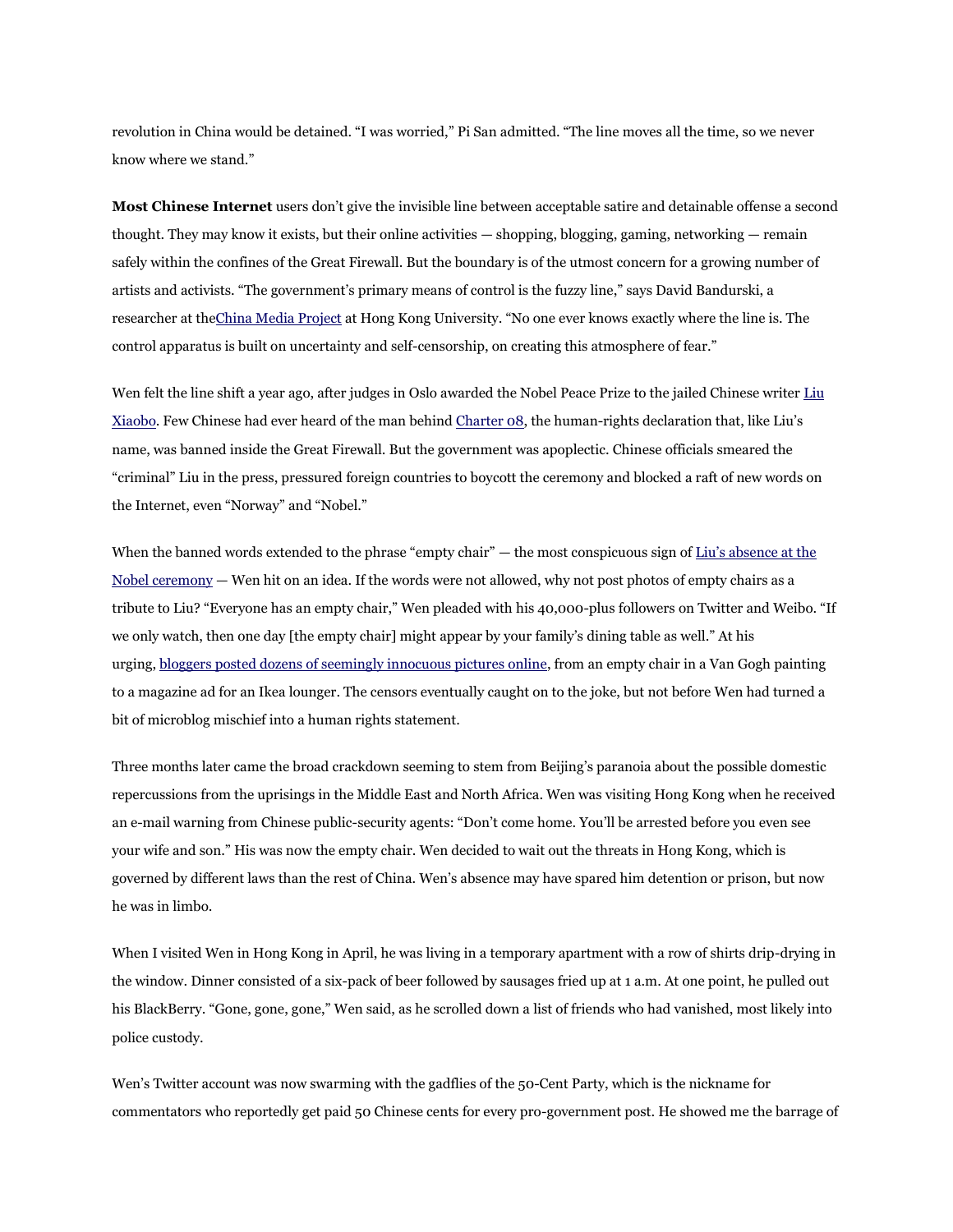disparaging tweets he had received, along with two fake Twitter accounts the 50-Centers had set up to look like his. More menacing were the text warnings from anonymous senders who seemed to know everything about him: his identification number, his travel itineraries, even details about his wife, his 10-year-old son and his parents.

Early in the evening, Wen scoffed at the intimidation attempts. "The government has too much invested in the Internet financially to shut it down, so all it can do is resort to scare tactics," he said. But as the night wore on and the beer cans piled up, he confided: "I"m worried they might pick me up even here in Hong Kong. I"m even more frightened for my family."

The following day, I joined Wen on an excursion to Lingnan University, along Hong Kong"s border with mainland China, where he was to give a talk about Internet activism. On the train ride out, he spoke about his tenuous life in Hong Kong. A local satellite television company had hired him to develop a show that would beam propaganda-free reports into China. At night, Wen still tweeted prodigiously, launching jokes and spoofs over the Great Firewall, like a medieval catapulter outside the castle ramparts. His wife and son would join him in Hong Kong months later, but Wen"s inability to return freely to his homeland left him depressed. "I got angry the other day when a friend called me a *liuwang*, an exile," he told me. "It's such a sad word. I never thought it would apply to me."

At the university that evening, a table covered in red velvet had been set up on a small outdoor stage. Wen was handed a microphone, but it proved unnecessary. Fewer than a dozen students stopped to listen. The train home skirted within a few hundred yards of the mainland Chinese border. Hurtling through the darkness, Wen looked up from his BlackBerry and gazed out toward the border, the one line he may never cross again.

As a cocoon of heat and smog enveloped Beijing last June, Pi San began to wilt. Two months had passed since Ai Weiwei was detained, and the artist"s fate and whereabouts were still unknown. The police had also detained another close friend of Pi San"s, the rock musician [Zuoxiao Zuzhou,](http://www.nytimes.com/2011/04/30/world/asia/30briefs-China.html) just days after a live performance in which the words "Free Ai Weiwei!" appeared on a giant screen above him. The musician was released within a day, but Pi San was spooked. He shelved an idea for another Kuang Kuang satire and began, for the first time, to consider seriously his friends" advice to leave the country.

Then, on June 22, came a surprise: Ai reappeared at his home after 81 days in detention. The artist provocateur, much thinner now, was uncharacteristically silent. Though not formally charged with a crime, he was still under a form of house arrest "pending further investigation" into tax fraud. Two days later, Pi San rode his electric bicycle to the blue door of Ai"s studio — "like a delivery boy," he said. High-spirited as ever, Ai marched back and forth across the small room, showing Pi San how he had lost so much weight. The two friends talked for hours. Given Ai"s house arrest, their plan to collaborate on a satirical animation would have to wait. When Pi San was about to leave, Ai gave him a memento from his days in custody: a couple of stale biscuits, part of his "detention diet."